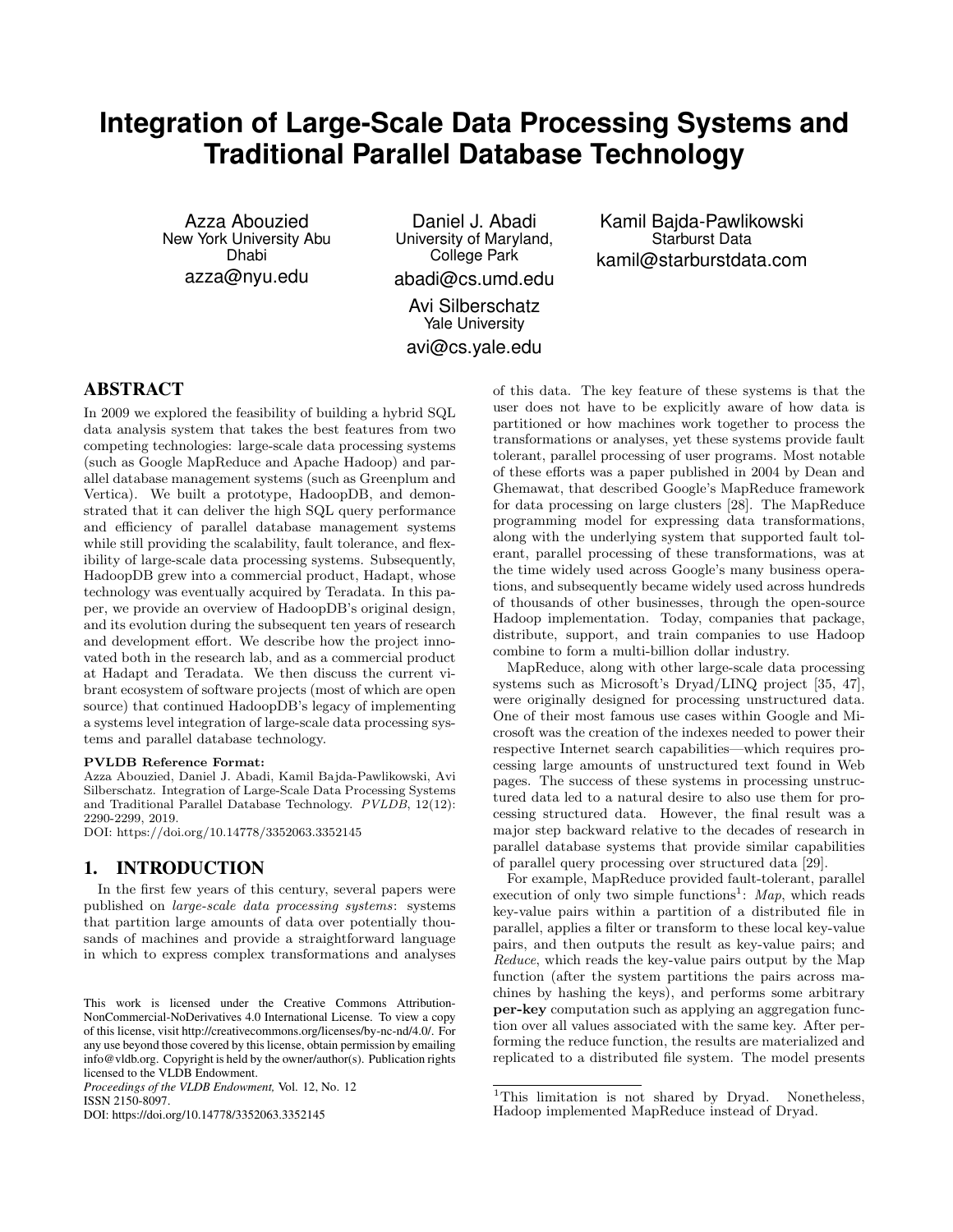several inefficiencies for parallel structured query processing, such as: (1) Complex SQL queries can require a large num- $\epsilon$  of  $\epsilon$  operators. Although it is possible to express these operators as a sequence of Map and Reduce functions, database systems are most efficient when they can pipeline data between operators. The forced materialization of intermediate data by MapReduce—especially when data is replicated to a distributed file system after each Reduce function—is extremely inefficient and slows down query processing. (2) MapReduce naturally provides support for one type of distributed join operation: the partitioned hash join. In parallel database systems, broadcast joins and co-partitioned joins—when eligible to be used—are frequently chosen by the query optimizer, since they can improve performance significantly. Unfortunately, no implementation of broadcast and co-partitioned joins fit naturally into the MapReduce programming model. (3) Optimizations for structured data at the storage level—such as column-orientation, compression in formats that can be operated on directly (without decompression), and indexing—were hard to leverage via the execution framework of the MapReduce model.

Even as studies continued to find that Hadoop performed poorly on structured data processing tasks when compared to shared-nothing parallel DBMSs [40, 43], widely respected technical teams—such as the team at Facebook—continued to use Hadoop for traditional SQL data analysis workloads. Although it is impossible to fully explain the reasoning behind the continued popularity of Hadoop for structured data processing, possible explanations include the following:

- The parallel database industry had no free and open source equivalent to the thriving Hadoop community. 5. HADOOPDB
- Hadoop's adoption at well-known large Web companies, such as Yahoo, Facebook, and Twitter gave it an additional level of credibility in terms of scalability and ability to run over massive, heterogeneous, shared nothing clusters of commodity servers.
- $\bullet$  Hadoop had a level of fault tolerance that was unmatched by even the most fault tolerant parallel  $database system.$  For example, Hadoop handled server failure in the middle of query processing without having to restart a query. As clusters scale, this level of fault tolerance becomes increasingly important.  $\frac{1}{\sqrt{2}}$
- Many workloads contained a mix of structured and unstructured data processing. Using a single system for all types of query processing, that had the ability to parallelize user defined functions over unstructured data was convenient and typically reduced data transfer and management costs.

The reasons behind Hadoop's popularity thus included both technical and non-technical considerations. However, the technical reasons that contributed to the rise of Hadoop often tended to be under-appreciated. HadoopDB was architected with the intention of taking Hadoop's technical contributions seriously. For example, Hadoop's level of fault tolerance during run-time query processing, its ability to handle heterogeneous clusters, and its ability to parallelize user defined functions were legitimate reasons behind Hadoop's success. HadoopDB was designed to be a hybrid system capable of achieving these advantages of Hadoop, while also The reasons behind Hadoop's popularity thus include



Figure 1: The HadoopDB System Architecture [18]

locality by matching a Taskstracker to Map tasks that process data process data process data process data proces achieving the high performance and efficiency of traditional  $\frac{1}{100}$ parallel database systems on structured SQL queries.

paramet database systems on structured SQL queries.<br>In the next section, we give a technical overview of In the next section, we give a technical overview of HadoopDB, according to the way it was described in the The Induced Exercise original paper. In Section 3 we describe how the project evolved in the research lab over the past decade after the original paper was published, as HadoopDB expanded to the data is profited, as hadoop by expanded to handle additional use-cases and workloads. In Section 4, nature discuss the commercialization of HadoopDB and how we discuss the commercialization of HadoopDB and how the commercial product impacted the development of additional features and capabilities. In Section 5, we describe several other integration efforts of large-scale data process-<br>ing grating with papellal database technology and the sum rent commercial landscape and open-source software tools in this area. In Section  $\overrightarrow{6}$ , we conclude with a few ideas for future work. ing systems with parallel database technology and the cur-

#### 2. HADOOPDB  $\overline{\mathbf{a}}$ ,  $\overline{\mathbf{a}}$  systems residing on  $\overline{\mathbf{a}}$

 $HadoopDB placed a local DBMS on every node in the$ data processing clusters (Figure 1). Structured data were stored in tables, sharded across these database systems. Data was indexed within each DBMS as appropriate. The original HadoopDB implementation used PostgreSQL as the database, executive the data base, executive  $\sum_{n=1}^{\infty}$ database system on each node; however, the HadoopDB paper pointed out that improved performance could be gained<br>per pointed out that improved performance could be gained via using column-store systems. This capability of using an underlying column-store system was added to the codebase and the control of MySQL and the MySQL shortly after the initial release and its associated performance gains<sup>2</sup> were published in SIGMOD 2011 [22] as part of indice gains were published in STOMOD 2011 [22] as part of<br>a larger HadoopDB follow-up paper. Regardless of whether a anger HadoopDB ishow ap paper. Regardless or whether<br>HadoopDB used an underlying row-store or column-store, storing data in systems optimized for managing structured data enabled significant speedup in the map functions of *5.2.2 Catalog* MapReduce tasks over structured data. HadoopDB pushed partial aggregations into the database systems on each node. via using column-store systems. This capability of using an filtering, projection, transformation, and even some join and

Figure 2 shows an example of how query processing work is pushed into the single node database systems. A SQL query is submitted to the system; in our example this query  $\frac{1}{2}$  in properties.

<sup>&</sup>lt;sup>2</sup>See also Figure 3 that we will discuss below in which  $\sum_{n=1}^{\infty}$ HadoopDB-VW leverages a column-oriented DBMS.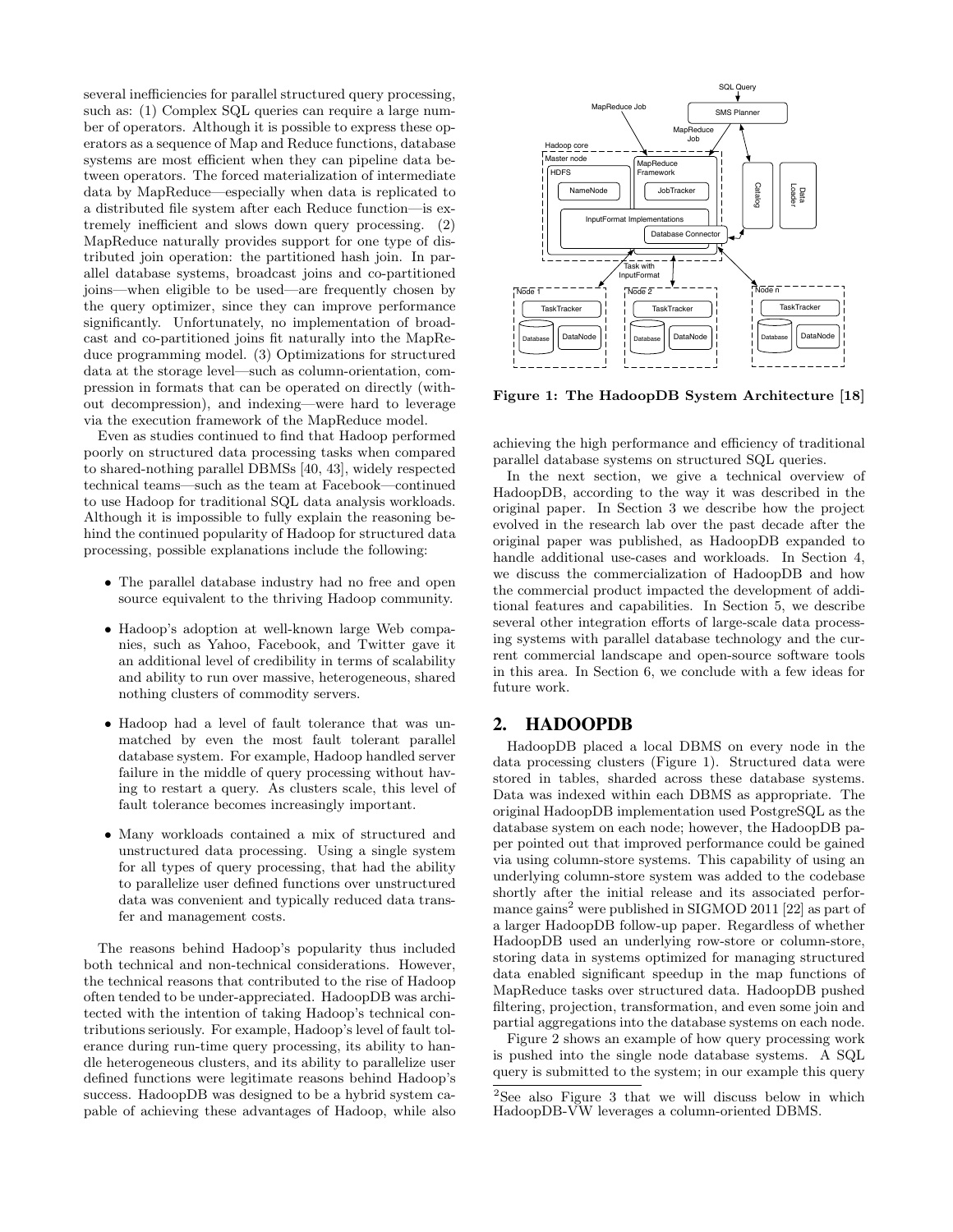

Figure 2: Pushing Map functions into the DBMS

requests the total revenue per year from a sales table. The left side of the figure shows how this query may be converted to Map and Reduce operators in a MapReduce job. The leaf operator is a scan of the sales table. For each tuple, a projection operator (called Select) extracts the relevant attributes for this query (year and revenue). An aggregation operator (called Group By) groups all tuples with the same year and sums the total revenue within each group. Each of these operators — the scanning, the projecting of relevant attributes, and the aggregating — can be done on a per-partition basis in an embarrassingly parallel fashion. Therefore, systems that automate the conversion of our example SQL query to MapReduce tasks (such as the original version of Hive) will perform all these tasks inside Map functions. For efficiency, all three of these operations can be combined into a single Map task (instead of requiring one Map task per SQL operator), since each of these operators occur consecutively.

The aggregation that is done inside the Map task is done on a per-partition basis. However, our example query required a global aggregation of revenue per year. Therefore, additional aggregation is necessary to complete the processing of this query, since each partition may contain tuples associated with the same year. A Reduce task is used for this global aggregation. Prior to the Reduce task, the aggregated data produced by the Map task is partitioned by year (so that all Map output associated with the same year end up on the same physical machine), and then the aggregation is performed again in a Reduce task (which sums each intermediate sum associated with the same year). In truth, the aggregation done by the Reduce task is the only one that is necessary. The "pre-aggregation" done in the Map task could have been dropped without changing the semantics of the query. However, network is often a bottleneck in large-scale data processing systems, and pre-aggregating data enables a reduction of data that must be shipped over the network. Therefore, the pre-aggregation in the Map phase is added by systems such as Hive as an optimization.

The right side of Figure 2 shows how the same query is performed in HadoopDB. The query processing operators that were performed in the Map task in the query plan from the left side of the Figure are converted into a single operator that is pushed down into the shards of the database system and performed there as a series of traditional relational operators. The results of this query are then partitioned by year and the final aggregation performed inside a Reduce task, in the same way as the left side of the figure.

At a high level, HadoopDB was able to achieve the following desirable properties in a data processing framework:

1. Flexibility with minimal cognitive overload. Querying data in HadoopDB could be done in SQL, MapReduce, or combinations thereof. HadoopDB automatically pushed as much processing as possible into the underlying database systems, without forcing the user to be aware of where processing was being performed or how data was sharded.

2. Ability to run in a heterogeneous environment. By leveraging the Hadoop framework for scheduling operators within a query plan, HadoopDB overcame one of the key scalability hurdles found in parallel database systems that must run over thousands of machines. In such environments, it is impossible to achieve performance homogeneity across machines. Even if every single machine within the cluster consists of the exact same hardware, it is usually the case at that level of scale that at least one of the machines is running slower than the others—either because of malfunctioning hardware that allows the machine to stay alive, but at reduced performance, or because of some software issue that prevents the operating system or database system from giving the query the same level of resources as the other nodes in the cluster. In these heterogeneous conditions, there is a danger that the run-time of a task is lower-bounded by the run-time of the slowest node in the cluster. HadoopDB leveraged Hadoop to side-step such stragglers, by preemptively re-scheduling query operators on other nodes (usually a replica) within a cluster.

3. Fault-tolerance. Another scalability hurdle in parallel database systems is frequent machine failure. In traditional clusters containing fewer than a hundred machines, failure is a rare event—usually occurring less frequently than one failed machine per day. Therefore, parallel database systems typically did not support mid-query fault tolerance. If any machine involved in processing a query failed in the middle of (or shortly after) its task, the query would abort and start from scratch using a different replica of the data. As long as queries take orders of magnitude less time to execute than the mean time to (at least one) machine failure in the cluster, this lack of support for mid-query fault tolerance is not problematic. However, as the data scales, and the number of machines in a cluster scales accordingly, two things change: First, queries tend to take longer to run since it is generally impossible to get perfectly linear speedup on all queries. Second, the mean time to (at least one) machine failure decreases: for very large clusters of thousands of cheap, commodity machines, it is not uncommon for at least one machine to be failing on the order of minutes (instead of hours or days). This combination of increased query latency with lower mean time to failure results in a requirement for mid-query fault tolerance. HadoopDB leveraged Hadoop's checkpointing of intermediate data to disk after Map tasks, along with the determinism of Map and Reduce tasks in the MapReduce model to implement mid-query fault tolerance and thereby scale to very large deployments.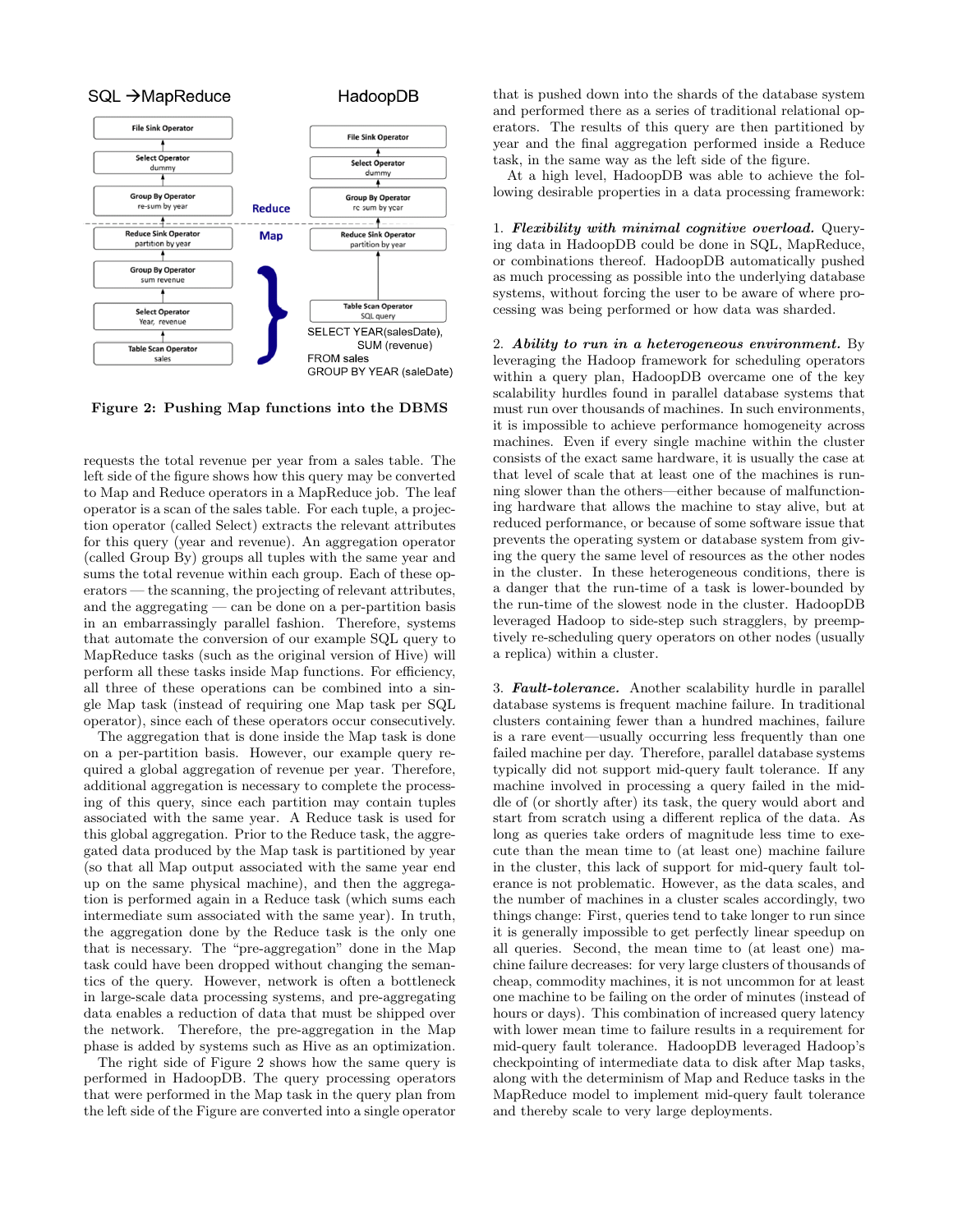

Figure 3: HadoopDB performance on TPC-H queries vs. Hive and commercial system DBMS-X [22]

4. Performance. Across a variety of data processing tasks, HadoopDB outperformed simple SQL-into-MapReduce translation layers (such as Hive), often by orders of magnitude [18, 22]. Figure 3 shows a performance benchmark comparison on TPC-H (see Bajda-Pawlikowski et. al for more details on this benchmark, experimental set-up, and results [22]) in which the performance of HadoopDB is compared with Hive and a commercial parallel row-oriented database system (that is anonymized as required by their license agreement and therefore called DBMS-X). Two versions of HadoopDB are compared: one in which PostgreSQL (a row-store) is used as the single-node database system on each node, and one in which VectorWise (an optimized column-store) is used instead of PostgreSQL. HadoopDB clearly outperformed Hive, and the column-oriented version of HadoopDB was even able to outperform DBMS-X.

## 3. RESEARCH GROWTH

After the initial prototype and paper, HadoopDB continued to develop — both in the research lab and in industry. In this section, we discuss how it developed in the research lab, and in the next section we discuss how it was commercialized and developed in the real world.

### 3.1 Split Execution

We further improved the performance of HadoopDB for join and aggregation queries using strategies designed specifically for HadoopDB's split execution environment [22], where the goal is to push as much query execution as possible into the higher performing underlying database systems. Examples of these improvements include:

1. **Split MapReduce/Database Joins.** When it was possible to use a broadcast join, HadoopDB was improved to choose optimally among multiple implementations: (i) a Map-side join where at each node, the smaller table is read from HDFS and transformed into an in-memory hash table, which is then probed by tuples accessed sequentially from the larger table within a Map task, or (ii) the smaller table is inserted into a temporary table within each HadoopDB node's underlying database system and the join is pushed entirely into the DBMS. Furthermore, Hadoop leveraged semi-joins, especially when the projected column from the semi-join is small, and implemented them via selection predicates using the SQL IN clause, which was pushed down and performed by the underlying database system.

2. **Post-join partial aggregations.** When a query involves both joining tables and aggregating results of the join in a way that requires multiple MapReduce iterations—such as when the join key is different from the group-by aggregation key—HadoopDB computed partial aggregations at the end of the first Reduce task. Such partial aggregations saved significant IO (and runtime) costs by preventing unnecessary intermediate data from being written to HDFS.

3. Pre-join partial aggregations. HadoopDB transformed aggregation operators into multiple stages of partial aggregation operators and computed these partial aggregations before a join when the product of the cardinalities of the group-by and join-key columns was smaller than the cardinality of the entire table.

# 3.2 Invisible Loading

A key selling point of Hadoop was its low time-to-first analysis: as soon as data is produced, the data could be dumped into Hadoop's distributed file system and be immediately available for analysis via MapReduce jobs. In contrast, database systems typically require data to be loaded and tuned prior to being available for SQL queries. This initial data preparation for database systems usually involves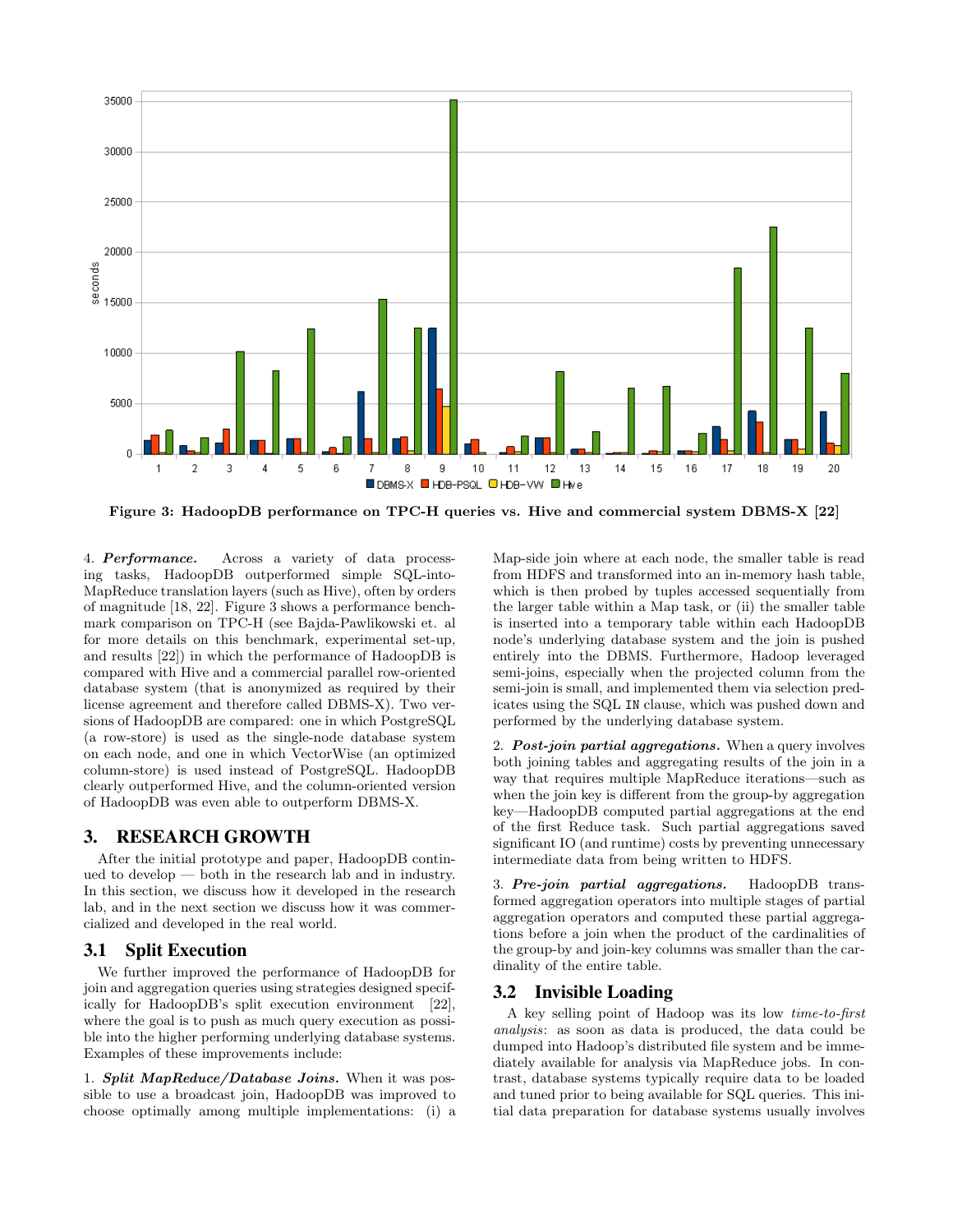a non-trivial human cost of data modeling and schematizing in addition to the tunable computational costs of copying, clustering and indexing the data. Hadoop and NoSQL systems allowed users, especially those who were not entirely familiar with the data, to trade cumulative long-term performance benefits for quick initial analysis.

This presented another opportunity for a systems-level hybrid between large scale data processing systems and traditional database systems. We extended HadoopDB with an Invisible Loading (IL) feature that achieves the low timeto-first analysis of MapReduce jobs over a distributed file system while still yielding the long-term performance benefits of database systems [19]. IL seamlessly moves data from a file system into a database system (i) with minimal human intervention: users only need to write their MapReduce jobs using a fixed parsing API and optionally use a library of standard processing operators (e.g. filter, join, group by, etc.) and (ii) without any human detection: IL piggybacks on running MapReduce jobs and moves data into the database systems without a visible increase in response time by incrementally loading vertical and horizontal partitions of the data into the database system and then incrementally reorganizing the data.

In more detail, the important technical features of invisible loading include:

- 1. Laziness and opportunism. Only data that is actually accessed by MapReduce tasks get loaded into the database system. As data is accessed by a MapReduce job, invisible loading takes advantage of the data already being in cache to opportunistically load it into the database system. This results in the more frequently accessed attributes to be more fully loaded into the database system.
- 2. No requirement of complete schema knowledge. MapReduce users generally write MapReduce jobs over datasets for which they do not have complete knowledge of the semantics or types of the various attributes within the records/key-value pairs that these jobs access. The invisible loading technique therefore did not require users to specify the schema of a file a priori. Rather, the code simply injects itself into the data parsing logic contained within Map tasks to infer the parts of the schema that are present in those tasks.
- 3. Utilization of column-stores to align multiple attributes. The above described features of laziness, opportunism, and incomplete schema knowledge implies that some columns will be loaded before others. Invisible loading leveraged column-oriented storage to enable increased flexibility for incremental loading of different attributes from the same HDFS file.
- 4. **Incremental data reorganization**, Invisible loading included an implementation of an Incremental Merge Sort (IMS), that gradually sorted columns on which users often executed selection predicates. IMS had the added advantage of only performing a fixed amount of work per MapReduce job, which kept overhead costs low in comparison with other adaptive organization techniques of the time.
- 5. A polymorphic library of data access and processing operators. These operators were designed

to work correctly over data spread arbitrarily across the file system and the underlying database systems of HadoopDB.

From a performance perspective, the overhead of incrementally loading data from the file system to the database system was barely detectable by the end user. The primary detectable side-effects were the performance improvements that resulted from an increased amount of data being inside the higher performing database systems [19].

#### 3.3 Sinew

The prerequisite to use invisible loading is that data found on the file system is relational and straightforward to load into a relational database system. The reason why the data had not already been loaded into a database system was just for convenience: the user did not want to go to the effort of understanding all the data semantics and attribute types to the point where a schema can be declared, or spend the time waiting for the data to be loaded into a database system. But if a user had the prerequisite time and effort, the data could be loaded up front.

However, given Hadoop's usage as a data lake that stores arbitrary data, non-relational data is frequently found: keyvalue, nested and other semi-structured and self-describing data types are common. While the invisible loading technique was a good solution for relational data, a different technique was necessary for "multi-structured" data.

This observation lead to the development of Sinew [44] — a technique similar in motivation to invisible loading, but designed for multi-structured data. The basic idea was to present to the user a "universal relation" for each entity-set. This universal relation contained one column corresponding to each attribute that is defined in at least one entity within the entity-set. If an entity contains a nested object, the nested keys are flattened and referenceable as distinct columns using a dot-delimited name with the nested key preceded by the key of the parent object. The less structured an entity-set, the more sparse is its universal relation. This relation is queryable via SQL, where NULL is returned for any column value that is undefined for a specific entity.



Figure 4: Sinew architecture [44]

As data is loaded into the database system, it starts off being serialized using a Sinew-specific semi-structured serialization format into a binary column in the DBMS called a "column reservoir". This column reservoir is parsed on the fly at query time to extract the relevant columns for a given input query. A schema analyzer (see Figure 4) tracks a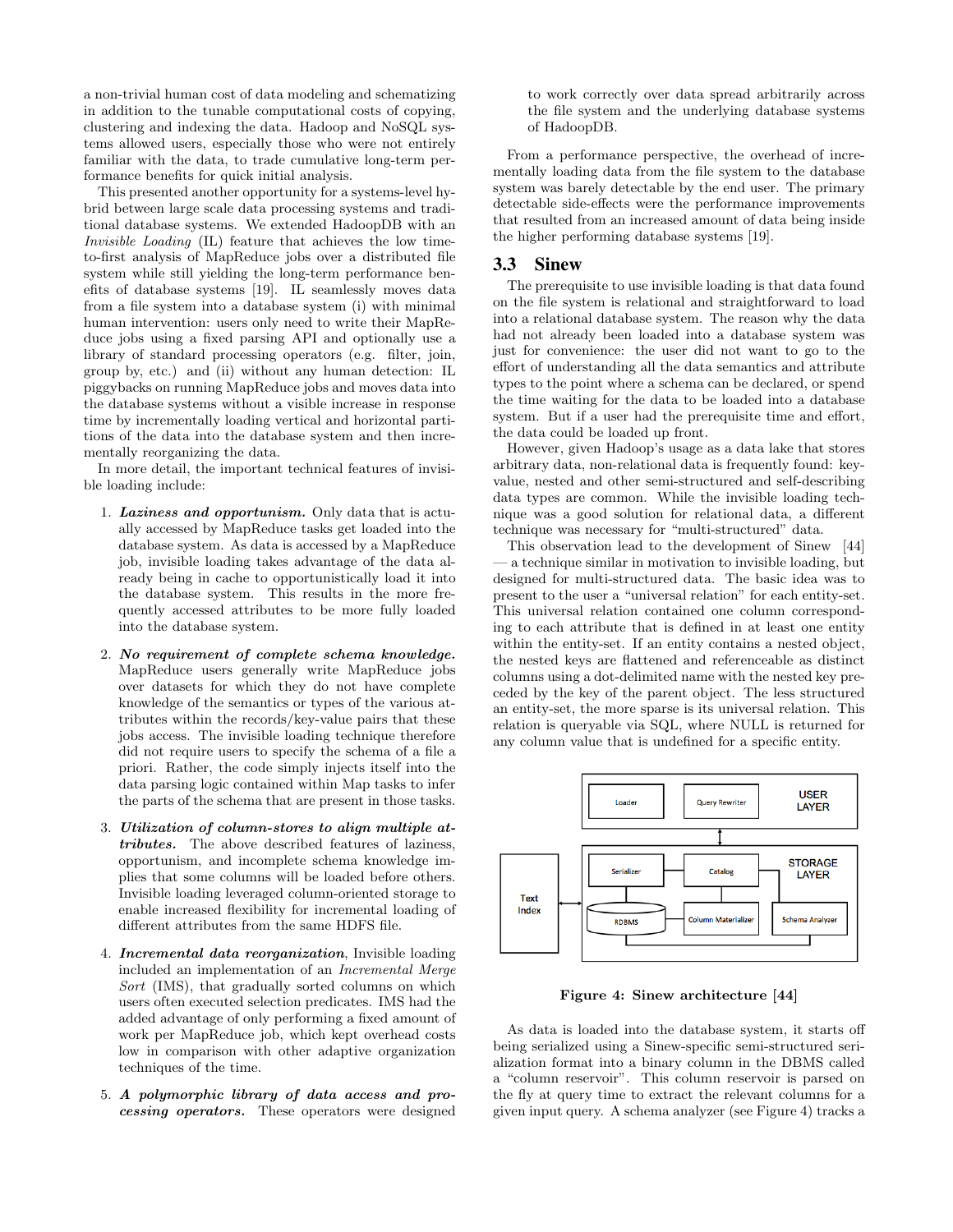query workload and the statistical properties of each column and decides which columns—if they were to be migrated from "virtual columns" in the column-reservoir to physical columns within the RDBMS table—will result in performance improvement. Dense (i.e. frequently appearing) attributes and those with a cardinality that significantly differs from the RDBMS optimizer's default assumption are typically good candidates for migration. The primary impetus in selecting which columns to migrate to physical columns is to reduce the system cost of on-the-fly materialization of virtual columns at query time. Migrating dense columns will usually lead to overall improved system performance, but if the RDBMS is a row-store, the schema analyzer has to balance the potential benefits with the associated system overhead of maintaining tables with many attributes.

Once a column is chosen for migration, a "column materializer" (Figure 4) incrementally migrates the column into a physical column in the DBMS, similar to the "invisible loading" technique described above, such that this migration does not need to occur all at once. This allows migration to have no discernible effect on system performance (aside from the performance benefit of reduced parsing costs to access the column at query time).

#### 3.4 Automatic Schema Generation

Neither the work on invisible loading, nor Sinew attempted to optimize the initial version of a generated schema. The work on invisible loading inferred the schema of a dataset based on how it was used. As mentioned above, the invisible loading technique intercepted Map tasks and looked for parsing logic within these tasks. It used this parsing logic to detect the schema of the raw files. In many cases, the way data was organized in raw files is based solely on the whims of the processes that generated the data, and little concern is made for organizing data in a way that facilitates query processing. Meanwhile, for nested and other types of semi-structured data, Sinew used a single universal relation per entity instead of considering whether decomposition of this initial relation would lead to improved semantics and performance. In practice, we found that more careful consideration of the optimal schema for a dataset could lead to many benefits — especially for nested data sets, for which the initial data organization (or the universal relation) is rarely optimal for data analysis. Consequently, significant effort was spent in the automatic generation of optimized relational schemas for datasets commonly found in Hadoop. This work culminated in a technique that analyses raw nested files and uses the statistical properties of particular attribute expressions to automatically generate a normalized schema that can be used in HadoopDB (or any other relational database system) [30].

## 3.5 HadoopDB for Graph Datasets

HadoopDB was originally designed for relational datasets, and the work on Sinew and automatic schema generation extended its applicability to nested and other semistructured datasets. However, in 2011, we discovered that the HadoopDB architecture is well-suited for an additional use-case: graph datasets. In particular, we found that HadoopDB could scale graph analysis algorithms beyond existing limitations at the time [33]. The basic idea was to replace the single-node database systems from the original



Figure 5: Using HadoopDB for graph datasets

HadoopDB architecture with single-node optimized graph database systems<sup>3</sup> as shown in Figure 5.

We also found that the way graph data is partitioned across the single-node graph database systems is important. In 2011, existing distributed graph analysis systems generally hash partitioned graph vertices across the machines in a cluster. This partitioning algorithm worked well for simple index lookup queries, where queries focus on small numbers of vertices or edges. However, for more involved queries, such as sub-graph pattern matching, efficiency was far from optimal. This is because many graph processing algorithms require traversing the graph along its edges. If data is hashpartitioned, neighboring vertices will usually be found on different physical machines, and traversing the edge between vertices requires communication across machines. The (potentially multiple) rounds of communication over the network needed for non-trivial graph processing queries can quickly become a performance bottleneck, leading to high query latencies.

Therefore, instead of using hash partitioning, we used a graph partitioning algorithm. This enabled vertices that are close to each other in the graph to be stored on the same machine, which resulted in a smaller amount of network communication at query time.

An additional complication relative to HadoopDB was how data is replicated. The original HadoopDB architecture replicated entire shards. A replica of a shard contained all data within that shard, and no data from any other shard. The original partitioning of data across shards was disjoint. Thus, a data item could be found only inside the shard that it was partitioned to, along with all the replicas of that shard. This disjoint partitioning and complete shard replication allowed management and accounting of the replicas

<sup>3</sup>Our initial prototype used RDF-3X as the single-node graph database system on each HadoopDB node.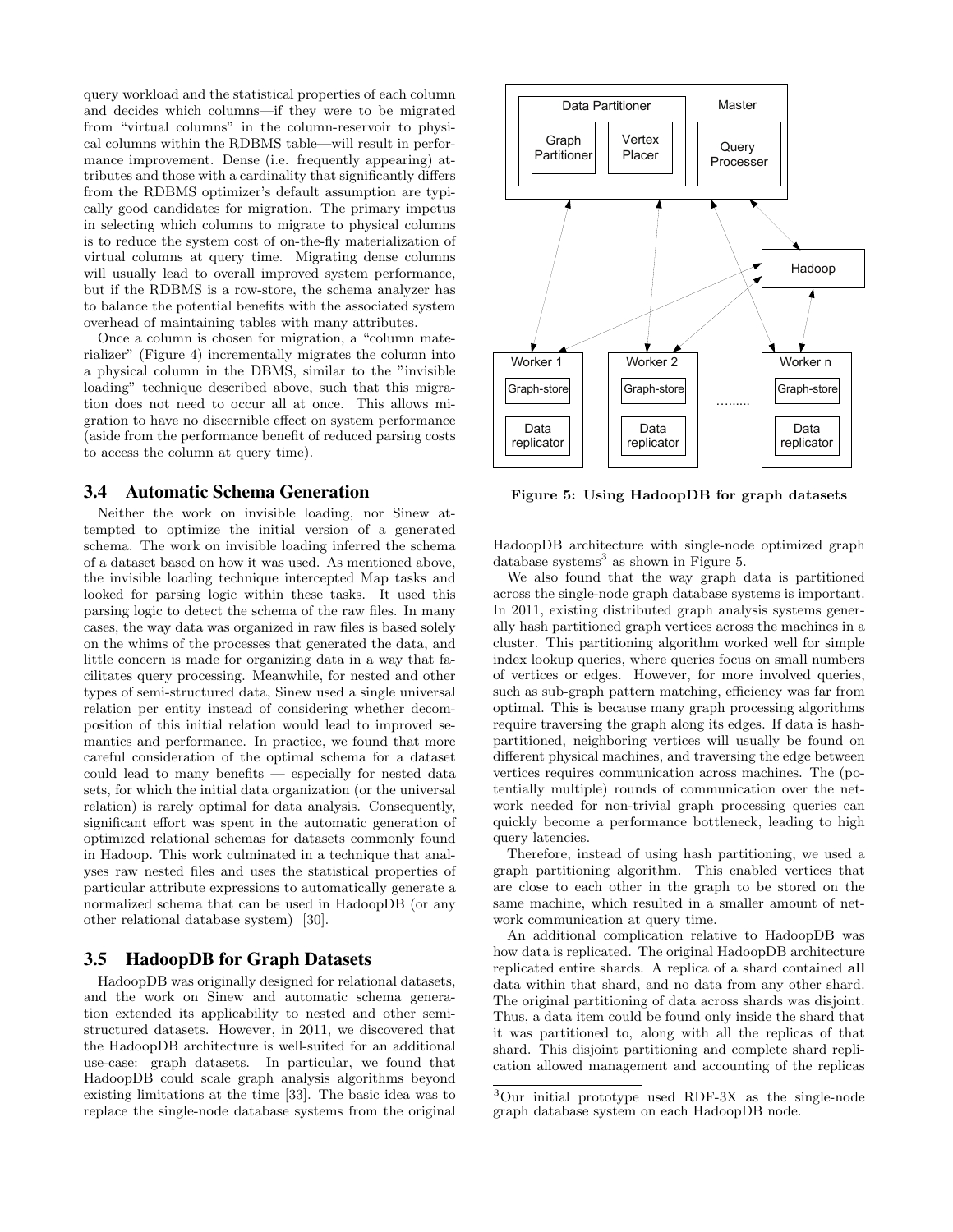to be straightforward. However, for graph data, we found that more complicated replication algorithms could improve performance. The intuition is that, in practice, some vertices are much more broadly connected than other vertices. Placing such well-connected vertices on only a single machine caused two problems:

- 1. It is challenging to generate a balanced partitioning across nodes.
- 2. The large number of vertices they are connected to results in a likelihood that a non-trivial percentage of them are stored in a different partition.

Instead, we allowed additional replication at the borders of partitioned subgraphs such that the same vertex can be replicated to multiple partitions, thereby allowing wellconnected vertices to be stored within the same partition of a larger percentage of its neighbors.

The architecture of this approach is shown in Figure 5. Graph vertices are loaded into the system by feeding them into the data partitioner module which performs an initially disjoint partitioning of the graph by vertex. The output of the partitioning algorithm is then used to assign vertices to worker machines according a placement algorithm that determines which vertices were on the boundary of the graph partitioning output and are good candidates for extra replication across partitions. Each partition is then loaded into the optimized graph database system on each node and indexed as appropriate.

The master node serves as the interface for graph analysis queries. It accepts queries and decomposes them into operators that can be performed in isolation across the single node graph database systems, and ships these operators to the worker nodes. All cross-partition operations are performed using the Hadoop processing framework, just as in the original HadoopDB model. Query plans are a composition of parallel operators that work in isolation across the single node database systems and cross-partition steps implemented within Hadoop.

This work continued with follow-up research on graph query optimization [34], graph compression [37], and dynamic graph partitioning and replication [32].

## 4. THE INDUSTRIAL EVOLUTION

The original HadoopDB codebase was released open source alongside the original VLDB publication. Since several thousand downloads shortly followed its release, it became clear that there was significant commercial interest in the HadoopDB technology. This created an opportunity to develop the prototype into a production-ready system that could be deployed by real enterprises. Two of the authors of the original HadoopDB paper (Daniel Abadi and Kamil Bajda-Pawlikowski) joined forces with a student at the Yale School of Management (Justin Borgman) to start a company called Hadapt whose goal was to transform HadoopDB from a research idea into a usable system. The expectation was that commercialization, in addition to demonstrating the applicability of the original design, would inspire further research within the context of the HadoopDB project.

Hadapt was founded in 2010. It used the success of the initial prototype, along with the patents associated with the research innovations described in Section 3—patents on the HadoopDB architecture [14], split execution [13], invisible loading [12], Sinew [17], and application to graph data [16]—to raise over \$16 million dollars in two rounds of financing [7]. Over the next two years, Hadapt hired approximately 30 employees, mostly engineers who worked on improving and expanding the HadoopDB-based technology.

Hadapt succeeded in taking the HadoopDB technology from academic prototype to production-ready software. Along the way, the company gained customers who requested additional features that had not been anticipated in the original HadoopDB design. Most of these features related to the data lake nature of Hadoop deployments. These customers found the Hadoop distributed file system (HDFS) to be cost-efficient in storing all kinds of data (structured, semi-structured, and unstructured). Although HadoopDB was able to achieve high performance and fault tolerance when querying structured and semistructured data, it lacked sufficient native capabilities to interact with the unstructured data that sat in the same file system. Hadapt customers wanted to access unstructured data directly from the Hadapt engine, via extensions to Hadapt's SQL interface.

Consequently, Hadapt added a scalable full-text search capability by leveraging SOLR [5]. Each node ran a shard of SOLR in addition to the HadoopDB DBMS shard. Hadapt supported indexing columns in a table via SOLR, thereby enabling full-text search using SQL syntax extensions, typically in the WHERE clause of SQL queries. Later, as the product expanded its applications to more latency-sensitive BI analytics, Hadapt allowed customers to trade fault tolerance for reduced query runtime using the Hadapt "Interactive Query" capability [15]. Along the way, native support for modern HDFS file formats such as ORC and Parquet was introduced. Finally, Hadapt built a cost-based optimizer that leveraged table and column statistics to reorder joins and choose appropriate distribution methods.

In 2014 Hadapt was acquired by Teradata and became a new division called the Teradata Center for Hadoop. Hadapt's impact began with a significant improvement of the Teradata QueryGrid for Hadoop. By applying the principles of split execution from HadoopDB, leaf parts of the query plan were pushed down from Teradata into Hadoop. This optimization substantially reduced expensive CPU cycles on Teradata clusters and minimized network traffic.

Later, in order to further extend the reach of QueryGrid, Teradata decided to back the open source project Presto [11] that supported many data sources beyond Hadoop. The ex-Hadapt team embarked on a multi-year roadmap to contribute to Presto and bring an enterprise-ready distribution of the project to the market. What followed were many enhancements that descended from Hadapt, especially in the areas of security, performance, ANSI SQL compatibility, BI tool support, and data source connectivity.

As a result of these efforts, Presto experienced an unprecedented global growth in popularity in both on-premise and cloud deployments. In late 2017 many of the original Hadapt team members founded Starburst Data [9], an independent company focused on developing and providing commercial support for its enterprise-grade distribution of Presto.

## 5. THE SQL/HADOOP ECOSYSTEM

During the time period in which HadoopDB was developed, much debate and research effort focused on improving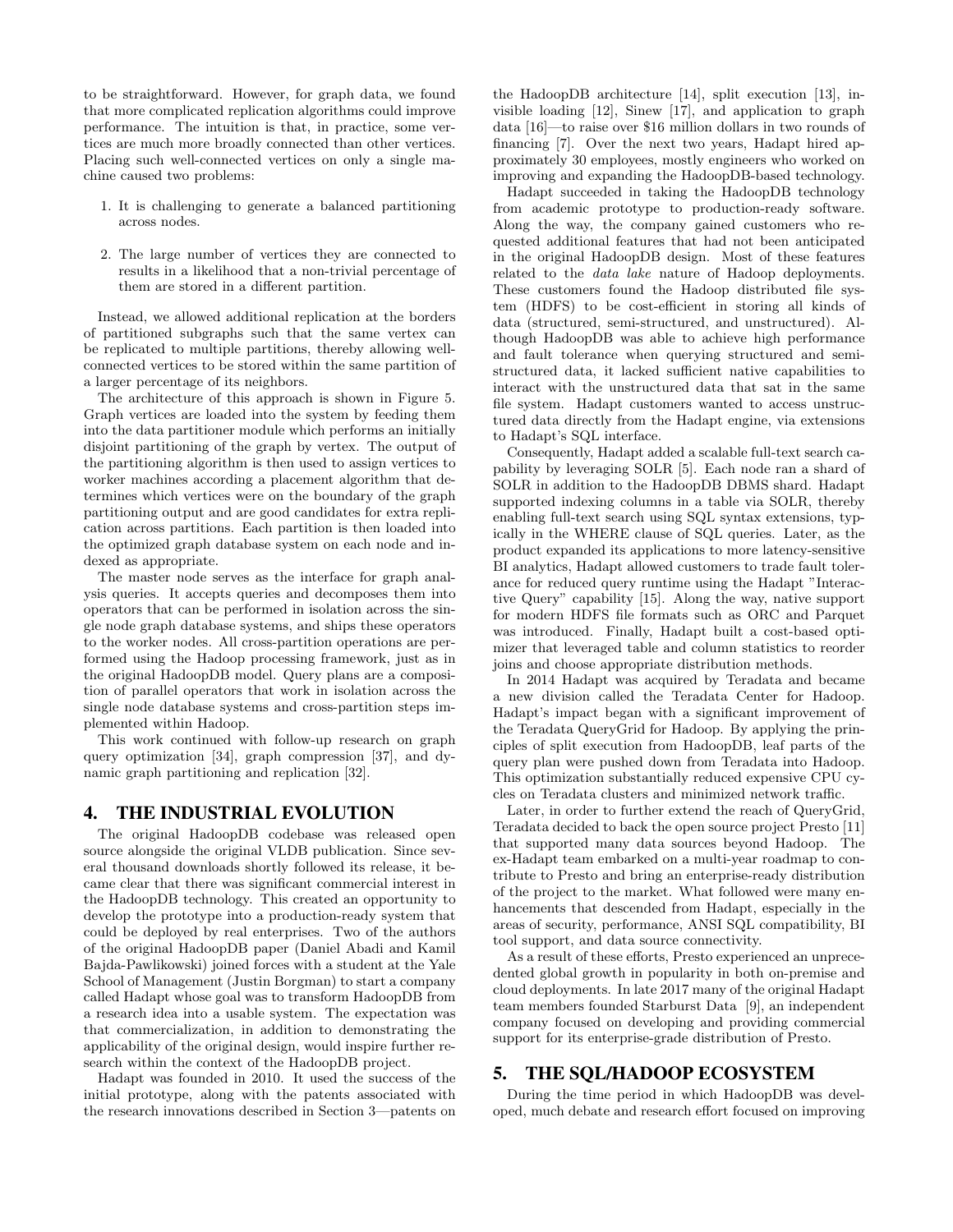the interface to large-scale data processing systems. At one extreme was the original MapReduce paper which expressed all transformations using a procedural interface via Map and Reduce functions. At the other extreme was Hive [45, 2] which provided a declarative SQL interface<sup>4</sup>. There were several popular interfaces in between these two extremes, such as Pig [39], SCOPE [26], and MapReduce extensions in commercial parallel database systems such as Greenplum and Aster Data.

HadoopDB aimed to be a hybrid not at the language or interface level but at the systems level. To achieve this, it integrated certain features of MapReduce-style systems (fault tolerance, handling heterogeneous commodity clusters, ability to parallelize user-defined functions) with capabilities of parallel database systems (storage-level optimizations, efficient query processing). Perhaps the most important contribution of HadoopDB was breaking down the illusory divide between the two technologies and embracing the important technical advantages of both.

HadoopDB led the way in bringing systems implementation techniques from the parallel database systems community into the large-scale data processing community. Several subsequent projects continued in this direction aiming for even higher performance and efficiency in analyzing structured data.

One way that HadoopDB gained a performance advantage over the state of the art was by (optionally) storing structured data in columnar format and providing a query execution framework that was able to take advantage of columnar storage by keeping data in columnar form during certain query operators. It is well known that column-oriented storage and execution can improve performance of many classes of analytical query workloads—especially those that scan large amounts of data but analyze only a subset of attributes from a given table per query. HadoopDB implemented this approach by placing single-node column-oriented database systems on each machine. The Hadoop community subsequently also introduced columnar storage capabilities in native HDFS file formats. The two most widely-used options are ORCFile [3] and Parquet [4]. They both support relational and nested data.

Parquet and ORCFile use PAX blocks [20] for columnar storage. In PAX, data is kept in columns within blocks, but a given block may consist of multiple columns from the same table. This makes tuple reconstruction faster since all data needed to perform this operation can be found in the same block. On the other hand, PAX reduces scan performance compared to pure column stores since not all data for a given column is placed contiguously on disk.

Parquet and ORCFile are not query execution engines. Rather, they are file formats that enable column-oriented storage and compression. In order to get the equivalent benefit that HadoopDB was able to achieve when leveraging an underlying column-oriented DBMS, Parquet and ORCFile need to be combined with a query execution engine that can leverage column-oriented storage. Indeed, Parquet and ORCFile were introduced exactly for this purpose: so that a new wave of SQL engines for Hadoop could benefit from column-oriented storage and processing just as HadoopDB had done in 2009.

This next generation of Hadoop-based query engines used many of the ideas from HadoopDB in the way they were architected using systems-level integration of low-latency parallel database techniques within large-scale data processing systems. We now give several examples of such SQL engine projects subsequent to the original HadoopDB paper.

As mentioned above, Hive existed solely as a languagebased hybrid at the time the HadoopDB paper was published. Subsequently, its community transformed the project into a more systems-level hybrid. First, Hive evolved to support pluggable execution engines and proposed Apache Tez [41] as an alternative to MapReduce. Tez, which is similar to Dryad [35], represents data processing as DAGs, allowing more efficient execution of SQL operators. Next, Hive gained an additional processing layer called LLAP (Live Long and Process) [24] that introduced per-node daemons responsible for local query execution and caching hot data. In essence, LLAP instances served a similar purpose in Hive as local DBMS servers in HadoopDB. To further improve the performance of complex queries, Hive incorporated Apache Calcite [23] that provided cost-based optimization using statistics kept in the Hive Metastore. Finally, transactional table support using ORC ACID completed Hive's journey towards Big Data Warehousing on Hadoop.

Spark [48] is a distributed general-purpose processing engine comparable to Tez and Dryad in the way it expands data processing operators beyond 'Map' and 'Reduce'. Spark maintained the MapReduce system capability of providing fault tolerance during query processing, but provides users with more control in specifying the required level of fault tolerance. Compared to MapReduce, Spark achieves significant speedup for iterative data processing workloads and therefore became popular for machine learning, graph analytics, and ETL use cases. Spark supports data analytics via a variety of end user interfaces such as Scala, Python, and R. Analogously to how Hive and HadoopDB brought SQL to Hadoop, the Shark project [46] brought SQL to Spark. By using Spark instead of MapReduce, Shark was able to achieve higher performance than the original MapReduce-based version of Hive. In 2014, Shark was replaced by SparkSQL [21]. SparkSQL leveraged a new DataFrame API, featured a query optimizer called Catalyst, and introduced a number of execution engine improvements collectively referred to as Project Tungsten. More recently, Databricks open-sourced Delta [6], a transactional table storage for Spark built on top of Parquet.

Flink is similar to Spark, but is less connected to the Hadoop ecosystem and more commonly used for continuous streaming use cases relative to Spark [25].

Drill [1] is a distributed SQL engine inspired by Google Dremel [38]. The project was created by MapR (now part of HPE) but never got embraced by the leading Hadoop vendors. Apache Drill provided connectivity to data sources beyond HDFS, including plain JSON files, MongoDB, HBase, and Object stores.

Impala [36] and HAWQ [27] went a step farther than HadoopDB. Like HadoopDB, they include specialized singlenode query execution engines on each node in a Hadoop cluster, and execute query operators in parallel across these engines. However, in HadoopDB, only the lower parts of a query plan were pushed down into the single-node database systems, while communication across nodes was managed using Hadoop's MapReduce framework. By contrast, Im-

<sup>4</sup>Hive converted all SQL expressions to Map and Reduce functions under the covers.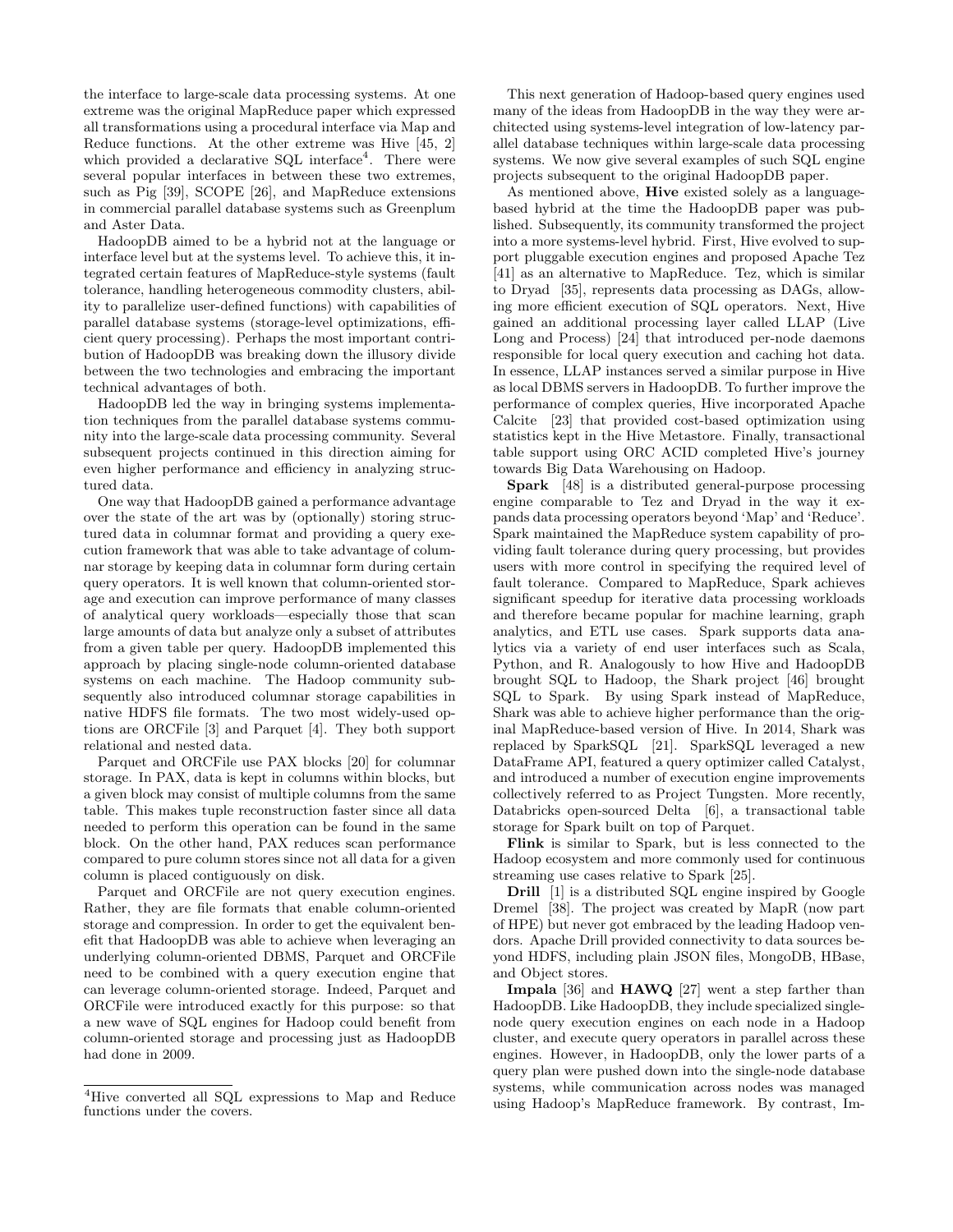pala and Hawq built full parallel database execution engines within a Hadoop cluster, thereby allowing entire query plans to avoid MapReduce or the other execution frameworks available in Hadoop. This resulted in the query processing engine losing some of the fault tolerance, heterogeneous cluster tolerance, and thus scalability advantages of HadoopDB. Nonetheless, Impala and HAWQ were able to achieve low latency queries via fully pipelined relational operators and native integration with HDFS, which reduces the need for mid-query fault tolerance.

Presto [42] is another full parallel database execution engine that avoids the need for other Hadoop-based generic data processing engines during query processing. The project was originally created at Facebook as the successor to Hive to allow for concurrent interactive queries over large datasets. Similar to Impala, Presto fully pipelines query execution for performance and therefore does not support mid-query fault tolerance. The open source project features an efficient execution engine employing vectorized columnar data processing, runtime query bytecode compilation, optimized data structures, and multi-threaded processing that leverages multi-core CPUs efficiently.

Presto includes native abilities to query multiple data sources including Object Stores, HDFS, NoSQL systems and RDBMSs. Presto's inherent separation of compute and storage makes Presto well-suited for deployments in the cloud and in cloud-like environments such as Kubernetes. Among the key members of Presto's development community is the ex-Hadapt team at Starburst Data [10] (see Section 4) that recently contributed a Cost-Based Optimizer [8].

By being complete implementations of parallel execution engines, Impala, HAWQ, and Presto are somewhat independent systems that integrate with Hadoop mostly at the storage level (although Impala and HAWQ both also integrate with Hadoop's resource management tools). To that end, they provide similar (albeit more native) functionality to a large number of commercial parallel database systems that have "connectors" to Hadoop that enable them to read data from HDFS. These systems thus serve as a SQL interface to data stored in HDFS, and use their own execution engines for non-trivial parts of query processing. Almost every parallel DBMS vendor now has a Hadoop connector. Some implementations that are more closely integrated with Hadoop include Oracle Big Data SQL, Redshift Spectrum, Teradata QueryGrid, Vertica on Hadoop, and IBM Big SQL.

## 6. CONCLUSION

Hellerstein et al. note that the "unfortunate consequence of the disaggregated nature of contemporary data systems is the lack of a standard mechanism to assemble a collective understanding of the origin, scope, and usage of the data they manage" [31]. While unified frameworks like Presto and central metadata repositories like Hive Metastore help ameliorate some of these issues, several end-user problems require novel solutions. These include (i) discoverability: allowing analysts to determine whether certain data exists and, if so, and how it is processed, (ii) minimizing wasted and duplicated effort involved in data cleaning, pre-processing, and data analysis, as well as sharing learned insights, (iii) better governance through tracking data from source to use, and (iv) better automation of schema inference, data cleaning, repair, and pattern finding. These problems require human-in-the-loop tools that visualize metadata, processes, provenance and results across an entire data lake.

Much effort has been spent by Hadoop distributors and members of the ecosystem to integrate HadoopDB's performance improvements into the thriving current ecosystem of query processing tools that run on Hadoop. However, many of HadoopDB's usability innovations—such as incremental movement of data from HDFS into file formats that are optimized for query processing, as pioneered by the invisible loading [19], Sinew [44], and schema generation [30] projects—remain in their infancy in the Hadoop ecosystem. As Hadoop crosses the chasm of wide-spread adoption, we expect usability will become the next front of rapid innovation and competitive differentiation.

# 7. ACKNOWLEDGEMENTS

This work was sponsored by the National Science Foundation under grants IIS-1718581 and IIS-1910613. We thank Alessandro Andrioni, Milind Bhandarkar, Jorn Franke, Alan Gates, Marty Gubar, Christian Jensen, Julien Le Dem, Mark Lyons, Frank McSherry, and Carl Steinbach for their comments on earlier drafts of this paper.

# 8. REFERENCES

- [1] Apache Drill. https://drill.apache.org.
- [2] Apache Hive. https://hive.apache.org/.
- [3] Apache ORC. https://orc.apache.org.
- [4] Apache Parquet. https://parquet.apache.org.
- [5] Apache SOLR. https://lucene.apache.org/solr/.
- [6] Delta Lake. https://delta.io/.
- [7] Hadapt Crunchbase profile. https://www.crunchbase.com/organization/hadapt.
- [8] Introduction to Presto Cost-Based Optimizer. Presto Blog https://prestosql.io/blog/2019/07/04/ cbo-introduction.html.
- [9] Presto Next Chapter. Starburst Blog https://www.starburstdata.com/technical-blog/ 2017-12-13-presto-next-chapter/.
- [10] Starburst Data. https://www.starburstdata.com.
- [11] Teradata Bets Big on Presto for Hadoop SQL. Datanami https://www.datanami.com/2015/06/08/ teradata-bets-big-on-presto-for-hadoop-sql/.
- [12] D. Abadi and A. Abouzied. Data loading systems and methods. US Patent 9336263, 2011.
- [13] D. Abadi and K. Bajda-Pawlikowski. Query execution systems and methods. US Patent 8935232, 2011.
- [14] D. Abadi, K. Bajda-Pawlikowski, A. Abouzied, and A. Silberschatz. Processing of data using a database system in communication with a data processing framework. US Patent 9495427, 2011.
- [15] D. Abadi, K. Bajda-Pawlikowski, R. Schlussel, and P. Wickline. Systems and methods for fault tolerant, adaptive execution of arbitrary queries at low latency. US Patent 9934276, 2013.
- [16] D. Abadi and J. Huang. Query execution systems and methods. US Patent 8886631, 2012.
- [17] D. Abadi, D. Tahara, and T. Diamond. Schema-less access to stored data. US Patent 9471711, 2013.
- [18] A. Abouzeid, K. Bajda-Pawlikowski, D. Abadi, A. Silberschatz, and A. Rasin. HadoopDB: An architectural hybrid of MapReduce and DBMS